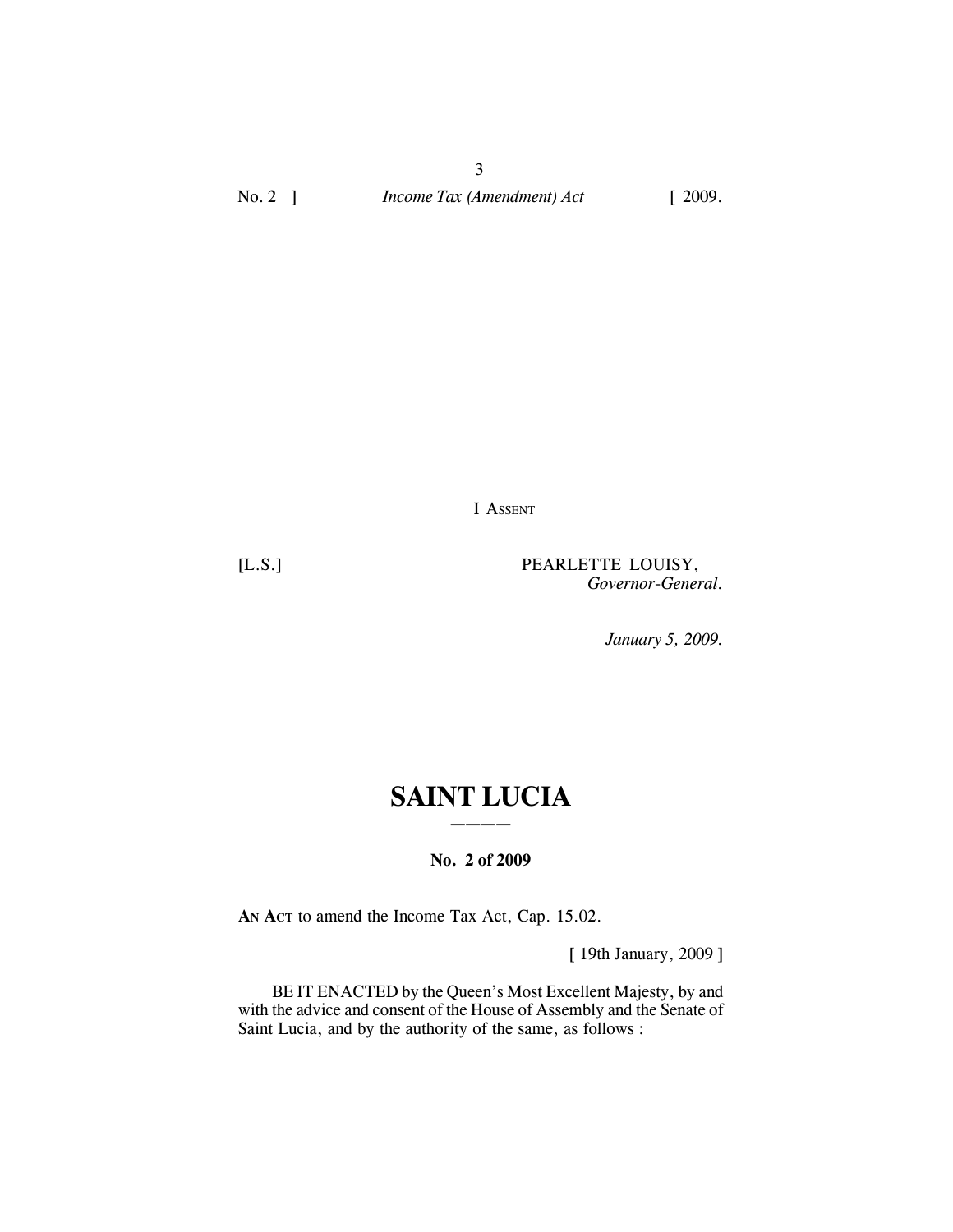## **Short title**

**1.** This Act may be cited as the Income Tax (Amendment) Act 2008.

#### **Interpretation**

**2.** In this Act "principal Act" means the Income Tax Act, Cap. 15.02.

## **Amendment of section 2**

**3.** Section 2 of the principal Act is amended by —

- (*a*) inserting in the definition of the word "assessment" under paragraph (a), the following sub-paragraph (iv);
	- "(iv) of the tax due and payable in accordance with sections 76,77,78 or any other section where a determination of the tax due and payable is to be made; and:;
- (*b*) deleting the word "and" appearing in paragraph (a)(iii).

## **Amendment of section 25**

**4.** Subsection (1) of section 25 of the principal Act is amended by deleting paragraph (c) and substituting the following:

"(c) the official emoluments payable by –

- (i) any international organization of which Saint Lucia and one or more other countries are member; or
- (ii) any other Government,

in connection with the provision of any technical cooperation services, to the extent and subject to such conditions as may be prescribed by any enactment or in any agreement or memorandum of understanding entered into by the Government;".

## **Amendment of section 54**

**5.** Subsection (4) of section 54 of the principal Act is amended by inserting the words "situated in Saint Lucia that is" after the word "house" appearing between the words "dwelling" and "occupied".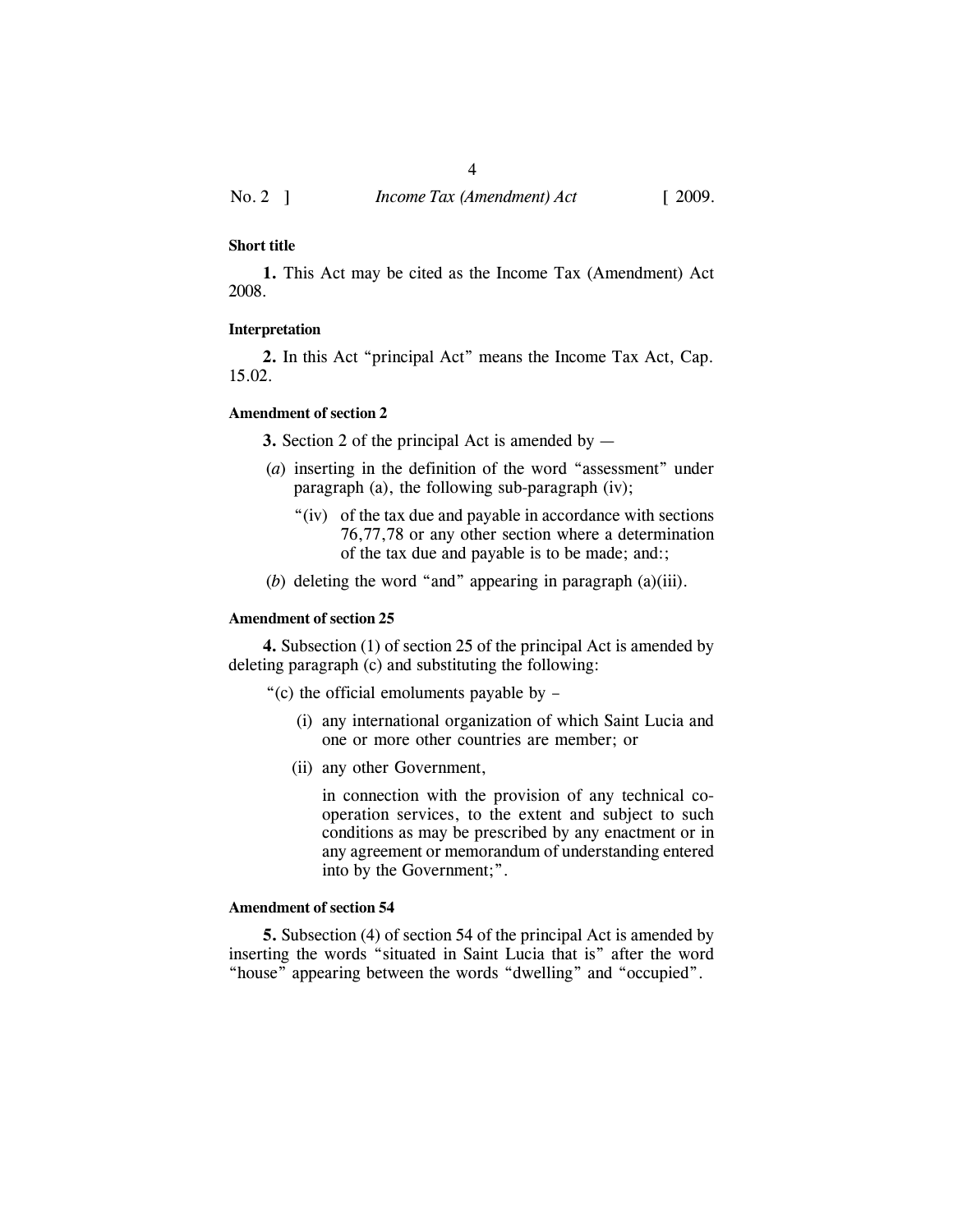#### **Amendment of section 63**

**6.** Section 63 of the principal Act is amended by adding immediately after subsection (18) the following subsection (19)  $-$ 

"(19) Where in any year of income a resident individual makes payments to an approved pension fund he or she is entitled to a deduction which shall not exceed \$8,000.00.".

### **Amendment of section 68**

**7.** Section 68 of the principal Act is amended by deleting the words "section 68" and substituting the words "section 67".

## **Amendment of section 72**

**8.** Subsection (2) of section 72 of the principal Act is amended by deleting the words "Schedule 2" wherever it appears and substituting the words " Schedule 4".

# **Amendment of section 97**

**9.** Section 97 of the principal Act is amended by deleting subsection (3) and substituting the following:

" $(3)$  Where –

- (*a*) a person fails to furnish a return of income;
- (*b*) a person fails to furnish a return in accordance with
	- (i) Schedule 3;
	- (ii) Schedule 4;
	- (iii) section 72 or any other section for which a return is required to be furnished;
- (*c*) the Comptroller is not satisfied that the return furnished by any person is true and correct;

the Comptroller may make an assessment to the best of his or her judgement.".

## **Amendment of section 131**

**10.** Section 131 of the principal Act is amended by inserting immediately after subsection  $(3)$  the following subsection  $(4)$  —